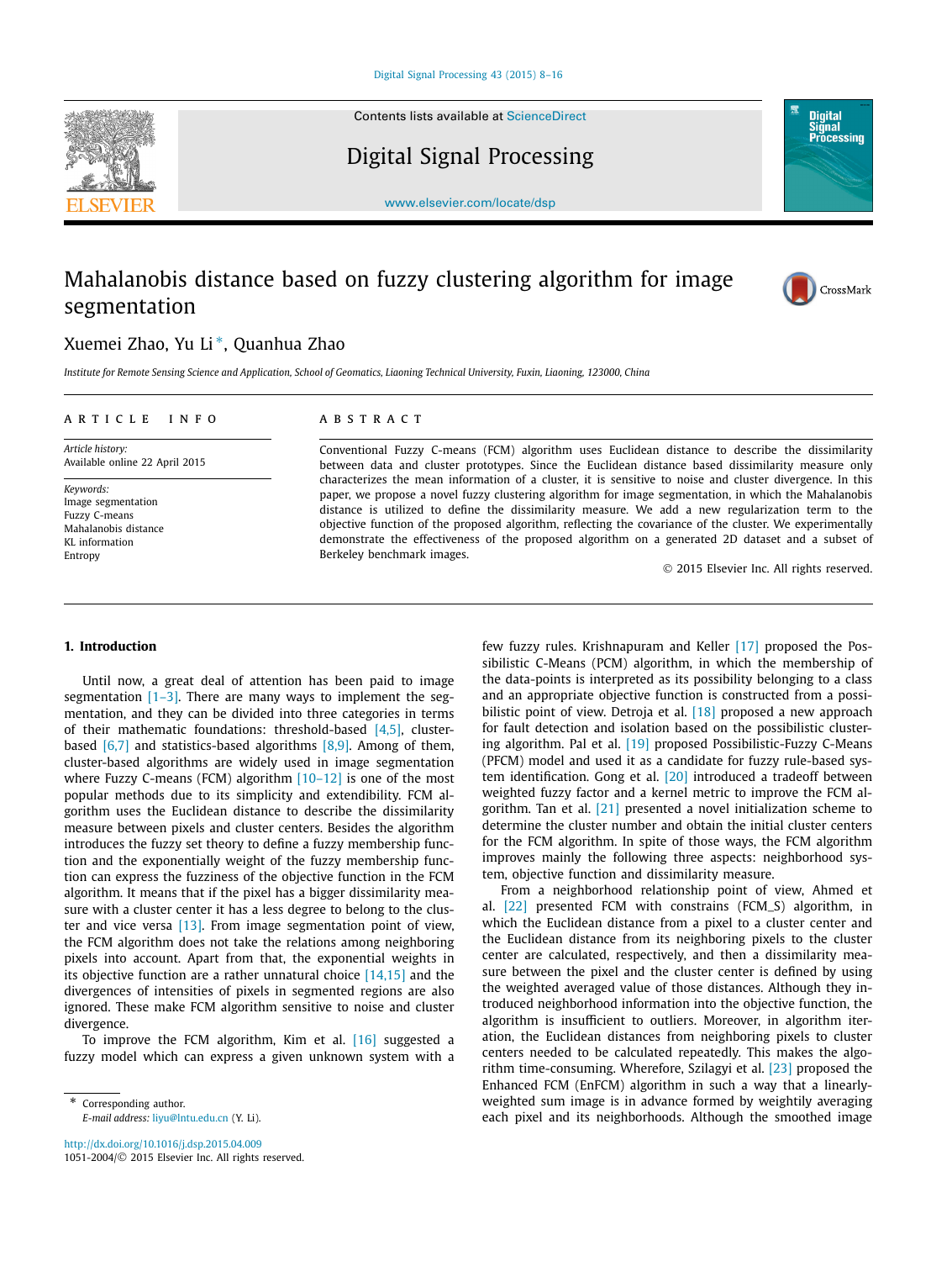may decrease the affect of noise, the detail information is lost during the smoothing process and this will lead to misclassifications. In addition, the weighted coefficient which may affect the segmentation result is given by users. Cai et al. [\[24\]](#page--1-0) defined a similarity measure which is related to neighborhood and spatial information as the weighting coefficient in Fast Generalized FCM (FGFCM). They used two parameters to control the influence of neighborhood system and spatial information in regularization. To speed up the algorithm, EnFCM and FGFCM carry out image segmentation on gray levels rather than pixels. Unlike [\[24\],](#page--1-0) Krinidis and Chatzis [\[25\]](#page--1-0) proposed the Fuzzy Local Information C-Mean (FLICM) algorithm and used spatial and spectral information of neighboring pixels to define a fuzzy factor, which controls the balance between noise reduction and detail protection. The algorithm is performed on the original image rather than filtered image as used in [\[23,24\]](#page--1-0) which may cause detail missing.

In addition, some researchers attempted to redefine the objective functions to improve FCM algorithm. In the proposed Entropybased FCM (EFCM), Miyamoto and Mukaidono [\[26\]](#page--1-0) used a regularization, which is implemented by information entropy, to define their objective function and a coefficient of the regularization to indicate the fuzziness of the objective function. However, EFCM may lead to misclassification for divergent clusters (clusters with large variances). To overcome this problem Ichihashi et al. [\[27\]](#page--1-0) proposed KL (Kullback–Leibler) information-based FCM (KLFCM), in which an additional variable in regularization is used to improve the KL information. Furthermore, Miyamoto et al. [\[28\]](#page--1-0) proved that the additional variable can control the cluster size.

Apart from improving the objective function, the definitions of dissimilarity measures can also improve the FCM algorithm. Euclidean distance defines the straight line distance between two data points in feature space. As a dissimilarity measure, it is sensitive to noise because it does not consider covariance of data points. Therefore, Euclidean distance based FCM algorithm can be improved by defining dissimilarity measures with other distance metrics. Chen and Zhang [\[29\]](#page--1-0) used the Kernel-induced distance as dissimilarity measure in FCM algorithm and showed that the kernel method is an effective approach to construct a robust image clustering algorithm. However, the Kernel-induced distance utilizes only mean information of clusters in an image. To take more information into consideration, Carvalho et al. [\[30\]](#page--1-0) used the mean vector of an image and a symmetric matrix to define the adaptive quadratic distance as a dissimilarity measure, where the symmetric matrix can be defined in several ways, hence different definitions lead to different results. Han et al. [\[31\]](#page--1-0) applied the divergence distance which combines both mean and covariance information to the FCM algorithm. By comparing the results of algorithms with divergence distance and Euclidean distance, they proved the effectiveness of the algorithm based on divergence distance. Ma-halanobis distance [\[32\]](#page--1-0) is also defined by mean and covariance of a cluster but Krishnapuran and Kim [\[33\]](#page--1-0) proved that the distance cannot be used directly as dissimilarity measure for designing cluster algorithm. So Liu et al. [\[34\]](#page--1-0) used Mahalanobis distance by defining the matrix through pixels and their mean. When the matrix is a unit matrix, the Mahalanobis distance is equal to the Euclidean distance [\[35\].](#page--1-0) Liu et al. [\[34,36\]](#page--1-0) added the log determinant of the covariance matrix to Mahalanobis distance to define a new dissimilarity measure. A data point that falls together with the mean of a cluster would have a non-zero dissimilarity measure indicating that this measure is not a well defined distance. This paper proposed a Mahalanobis distance based FCM (MFCM) algorithm in which Mahalanobis distance is used to define the dissimilarity measure and a regularization term is added to the objective function which is defined in reference [\[27\].](#page--1-0)

The paper is organized as follows. In Section 2, the differences of Euclidean and Mahalanobis distance are compared and the proposed algorithm is described in detail. In Section [3,](#page--1-0) a generated dataset on two dimension (2D) plane, a synthetic image and a subset of Berkeley benchmark images are segmented and the effectiveness of the proposed algorithm is evaluated qualitatively and quantitatively. A conclusion is given in Section [4.](#page--1-0)

#### **2. Fuzzy clustering algorithm based on Mahalanobis distance**

Let  $X = \{x_i : i = 1, 2, ..., N\}$  be the observed image, where *i* is in responding of the pixel index,  $\mathbf{x}_i = (x_{i1}, x_{i2}, \dots, x_{id})^T$  is the feature vector of pixel *i*, *d* is the dimension of the pixel, and *N* is the number of pixels in image *X*.

The objective function of the FCM algorithm can be formulated as

$$
J_{FCM} = \sum_{i=1}^{N} \sum_{j=1}^{c} u_{ij}^{m} d_{ij}
$$
 (1)

where *c* is the number of clusters, and *j* is the index of the cluster,  $\mathbf{U} = [u_{ij}]_{N \times c}$  is the membership matrix expressing the fuzzy segmentation, *uij* represents the degree of membership with which  $\mathbf{x}_i$  belongs to the *j*th cluster and satisfies  $\sum_{j=1}^{c} u_{ij} = 1$ . The fuzzy factor *m* is the weighting exponent of *uij* and describes the degree of fuzziness of the algorithm,  $d_{ij} = ||\mathbf{x}_i - \mathbf{\mu}_j||_2$ represents the Euclidean distance measuring the dissimilarity between the pixel vector *x<sup>i</sup>* and the mean vector of the *j*th cluster  $\boldsymbol{\mu}_j = (\mu_{j1}, \mu_{j2}, \dots, \mu_{jd})^T$ . The FCM algorithm based on the Euclidean distance is sensitive to noise and the weighting exponent in objective function is suboptimal [\[37\].](#page--1-0)

Miyamoto and Mukaidono [\[26\]](#page--1-0) proposed to use an entropy term as regularization for the objective function

$$
J_{EFCM} = \sum_{i=1}^{N} \sum_{j=1}^{c} u_{ij} d_{ij} + \lambda \sum_{i=1}^{N} \sum_{j=1}^{c} u_{ij} \log u_{ij}
$$
(2)

where *λ* is the degree of the fuzziness of the algorithm. However, this objective function is sensitive to divagating clusters. Ichihashi et al. [\[27\]](#page--1-0) proposed the KLFCM algorithm which improved the EFCM algorithm by using the KL information instead of entropy, that is,

$$
J_{KLFCM} = \sum_{i=1}^{N} \sum_{j=1}^{c} u_{ij} d_{ij} + \lambda \sum_{i=1}^{N} \sum_{j=1}^{c} u_{ij} \log \left( \frac{u_{ij}}{\alpha_j} \right)
$$
(3)

where the elements of  $\alpha = {\alpha_1, \alpha_2, ..., \alpha_c}$  control the sizes of clusters and avoid misclassification of edge points belonging to the larger cluster being segmented to the adjacent smaller cluster [\[28\].](#page--1-0)

Using Eq. (3) as objective function together with the Euclidean distance as dissimilarity measure still shows being highly sensitive to noise and divergence of clusters. To overcome this shortcoming, we introduce to use the Mahalanobis distance

$$
d_{ij} = (\mathbf{x}_i - \boldsymbol{\mu}_j)^T \boldsymbol{\Sigma}_j^{-1} (\mathbf{x}_i - \boldsymbol{\mu}_j)
$$
(4)

where  $\Sigma_i$  is the covariance matrix of the *j*th cluster. When  $\Sigma_i$  is a unit metric, the Mahalanobis distance reduces to the Euclidean distance. To compare the Euclidean distance with the Mahalanobis distance, a dataset with three clusters has been generated in 2D plane where the data points subject to a Gaussian distribution. The mean vectors, covariance matrices and numbers of data points in clusters are listed in [Table 1](#page--1-0) where  $\mu_{jk}$  ( $j = 1, 2, 3; k = 1, 2$ ) represents the components of the mean vector of the *j*th cluster and *σjk*  $(j = 1, 2, 3; k = 1, 2, 3, 4)$  represents the components of covariance of the *j*th cluster. [Fig. 1](#page--1-0) shows the generated dataset, in which the data points for Clusters 1, 2 and 3 are in red, green and blue, respectively, and the black and pink lines indicate the Euclidean distances  $(E_d)$  and Mahalanobis distances  $(M_{dr}, M_{dg}, M_{db})$ . It is clear